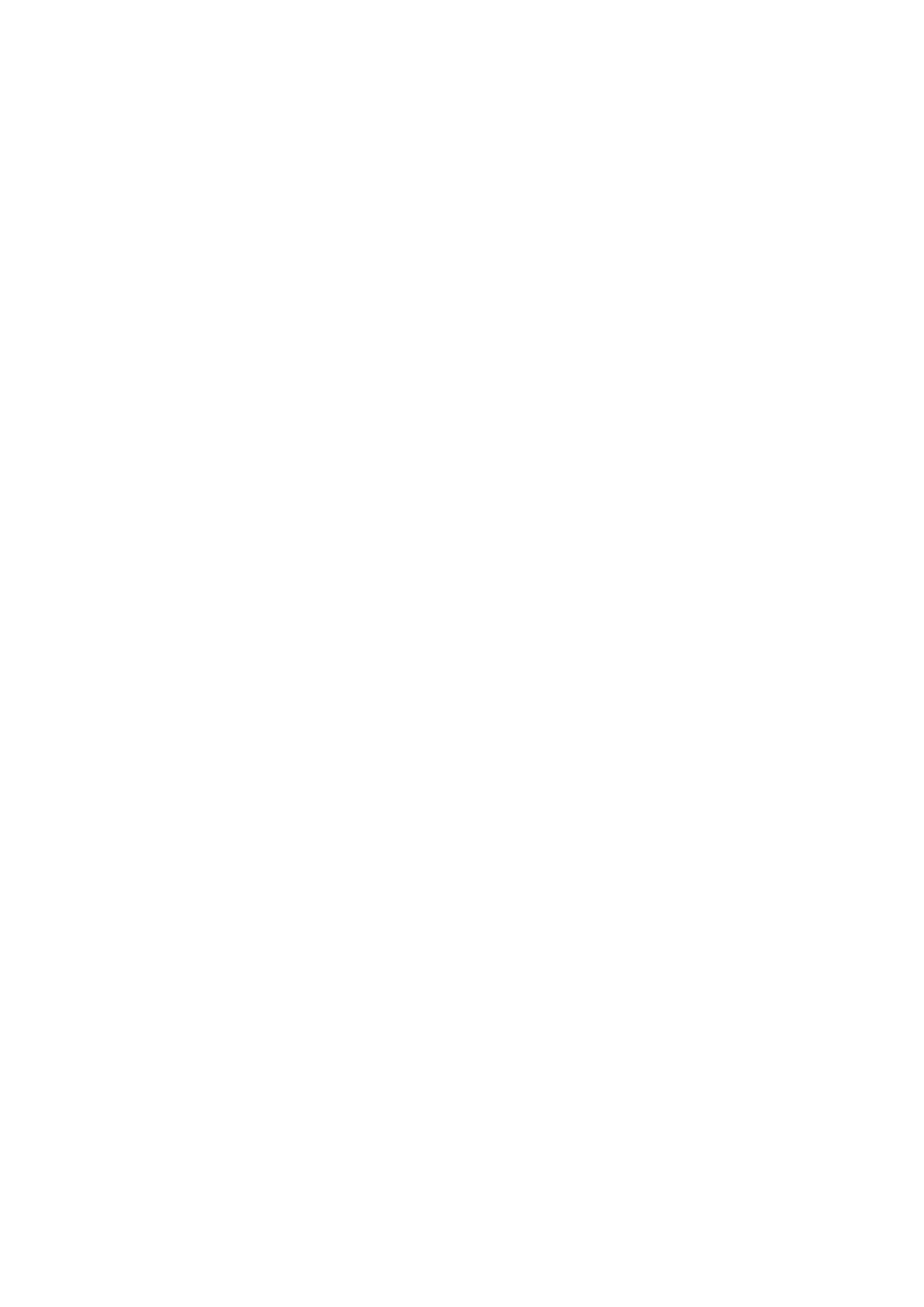## **A SIMPLE CASE**

In the last two decades, when dealing with forecasting, and in particular with real time flood forecasting, interest has grown on the concept and use of "predictive uncertainty", but with limited benefits, given that it has always been perceived in the negative way of an expression of "lack of knowledge".

As in the classical case of the half-empty/half-full glass, one must realise that what is generally referred to as a measure of "predictive uncertainty" must be more effectively interpreted as a measure of "predictive knowledge" (Fig. 1). And it is the measure of predictive knowledge, by incorporating it in the decision making process, that allows taking educated decisions.



**Fig. 1** The representation of predictive uncertainty and predictive knowledge.

When dealing with measurable quantities, such as for instance water volumes, water levels, etc., one of the most appropriate ways of describing our understanding (knowledge) on their potential occurrence is by using a probability density function. While the total ignorance of a quantity can be mathematically represented by a uniform density lying over an extremely wide range (for example, from 0 to + $\infty$ ) and the perfect knowledge can be described by a Dirac delta function (Dirac, 1958, pp. 58–61) over the exact value, any intermediate situation of knowledge can be mathematically represented by an appropriate probability density function, which can be both interpreted as a measure of uncertainty or as a measure of knowledge.

Having established a set of operating rules in the planning phase, it is reasonable to assume that if one had the perfect knowledge of a future occurrence then, given the established operating rules, he could choose the most appropriate management strategy. Unfortunately, apart from very special and practically meaningless cases, it will never be possible to reach the full knowledge of future occurrences. Consequently, it is fundamental to: (a) correctly assess a realistic measure of the available knowledge on the future events, and (b) make full use of this measure of knowledge to maximise the likelihood of taking the correct decisions.

The reasons for using the predictive knowledge in the decision making process can be illustrated using the following simple theoretical schematic example.

The reservoir in Fig. 2 is operated for irrigation and energy production purposes. Operating rules have been established on a long-term basis, from which the average value  $L_1$  of water stored in the reservoir during the filling period is established to be:

$$
L_1(X) = c_1 X \tag{1}
$$

where X (m<sup>3</sup>) is the volume of water and  $c_1(\text{\ensuremath{\mathbb{E}}}/\text{\ensuremath{m}}^3)$  the unit cost per unit volume of water stored.

A flood wave has been forecast which will raise the level of the reservoir from the current level to a future value, substantially higher than the reservoir top. Losses will occur if the water volume becomes larger than the maximum reservoir content and the economic losses can be expressed as  $L_2$ , a damage function of the exceeding volume (V – V<sub>max</sub>) (assumed to be linear for simplifying the calculation as well as the reasoning without loss of generality).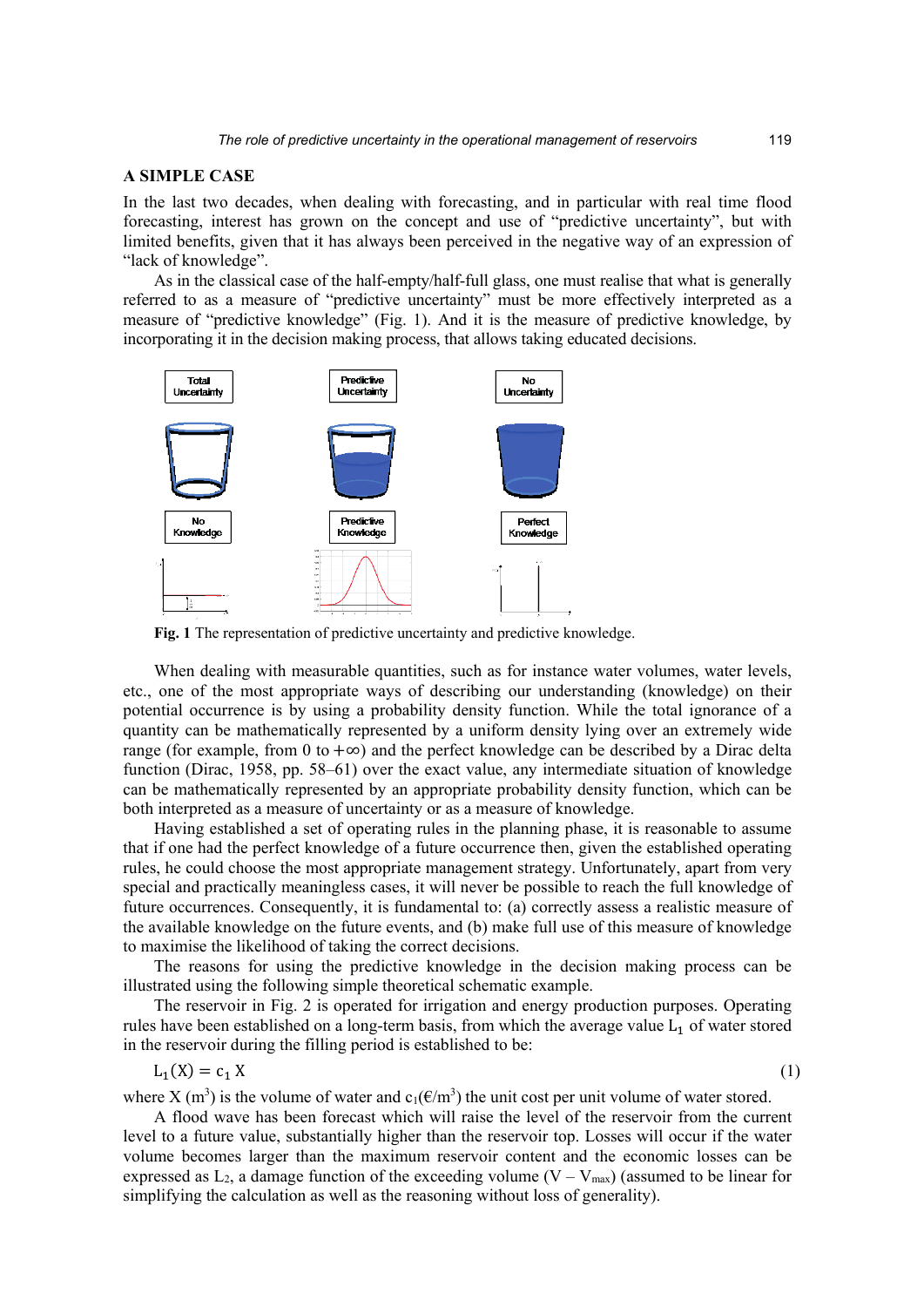120 *Ezio Todini*



**Fig. 2** The simple schematic representation of the reservoir management problem.

$$
\begin{cases}\nL_2(V) = 0 & V \le V_{\text{max}} \\
L_2(V) = c_2 (V - V_{\text{max}}) & V > V_{\text{max}}\n\end{cases}
$$
\n(2)

where  $(V - V_{max})$  (m<sup>3</sup>) is the volume of water in excess,  $V_{max}$  the maximum content in the reservoir and  $c_2(\theta/m^3)$  the unit cost of damages per unit of water volume in excess. It is also reasonable to assume that  $c_2 \gg c_1$ , to account for the consequences of flooding.

As previously stated, this problem is purposely simplified in order to enlighten the benefits of using the full measure of predictive knowledge instead of merely the model forecast.

Let us first assume that a future volume model forecast  $\hat{V}$  is available and it is our intention to use this quantity for establishing how much water should be preventively released in order to minimise the overall losses. In order to find the optimal release  $V_X$  we must then minimise the following function expressing the total losses:

$$
\min_{V_x} L(V_x) = L_1(V_x) + L_2(\hat{V}) = c_1 V_x + \begin{cases} 0 & \forall \hat{V} - V_x \le V_{\text{max}} \\ c_2 (\hat{V} - V_{\text{max}} - V_x) & \forall \hat{V} - V_x > V_{\text{max}} \end{cases}
$$
(3)

The minimum (being c<sub>1</sub> << c<sub>2</sub>) is obviously reached when  $V_x = V - V_{max}$ , namely when the stored water volume equals the maximum reservoir content.

If  $\hat{V}$  is a "perfect" forecast, namely the future value V will be identical to the predicted value  $\hat{V}$ , (which implies assuming a Dirac delta over  $\hat{V}$  as the measure of our predictive knowledge) then this rule represents the best possible choice. But, as all would agree,  $\hat{V}$  cannot be perfect and it is unlikely that it will equal the actual occurrence of the future volume V.

Conversely, let us imagine that, from a hindcast assessment of performances of the available forecasting model one is able to correctly assess the "predictive density", namely the probability density which expresses our best knowledge on the occurrence of the future value V once we are aware of what the forecasting model prediction  $\hat{V}$  is.

In order to simplify the problem without losing generality, let us assume that this predictive density, expressing our perception of the probability of occurrence of a future value once we are aware of the model forecast, can be represented by a Gaussian probability density with the following characteristics:

$$
f(V|\hat{V}) = \frac{e^{-\frac{\left(V - \mu_{V|\hat{V}}\right)^2}{2\sigma_{V|\hat{V}}^2}}}{\sqrt{2\pi \sigma_{V|\hat{V}}^2}}
$$
(4)

where  $\mu_{V|\hat{V}} = E{V|\hat{V}}$  is the expected conditional mean of the future value given the model forecast and  $\sigma_{V|\hat{V}}^2 = \text{Var}\{V|\hat{V}\}\$  the variance of the departures of the true unknown value from the expected conditional mean. As mentioned earlier, if correctly assessed, this predictive density is the best representation of our knowledge on the future occurrence. The conditional variance  $\sigma_{\text{VI}}^2$ is indicative of the quality of our knowledge. In the case of an utopic "perfect" predictive model  $\sigma_{V|\hat{V}}^2$  would tend to zero with the probability density degenerating into a Dirac delta over the value  $V = \hat{V}$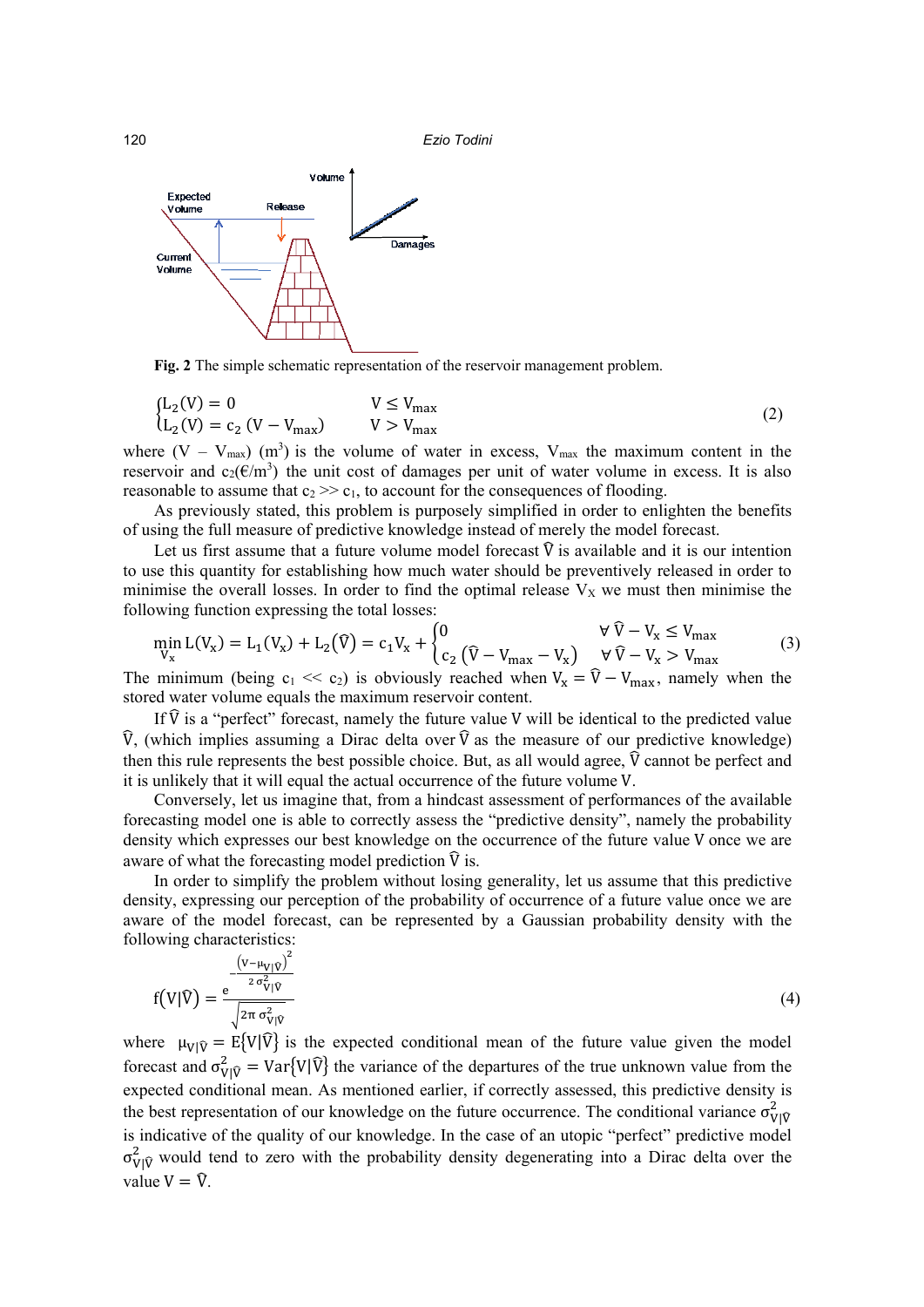The effect of preventively releasing a volume of water  $V_x$  from the reservoir, will modify this conditional density as follows:

$$
f(V|\widehat{V}, V_x) = \frac{e^{-\frac{\left[V - \left(\mu_{V|\widehat{V}} - V_x\right)\right]^2}{2\sigma_{V|\widehat{V}}^2}}}{\sqrt{2\pi\sigma_{V|\widehat{V}}^2}}
$$
(5)

While the variance will not be affected by the released volume  $V_x$ , the mean of the predictive density, representing the future final volume stored in the reservoir, will become  $\mu_{V|\hat{V}} - V_x$ , namely the expected future volume  $E{V|\hat{V}}$  conditional on the model forecast minus the released volume  $V_x$ . The variance of the predictive density is unchanged because no additional information (knowledge) on the future event, has been provided.

The optimal release can be found by minimizing the expected losses with respect to  $V_x$ , as:

$$
\min_{V_x} E\{L(V_x)\} = c_1 V_x + c_2 \int_{V_{\text{max}}}^{+\infty} (V - V_{\text{max}}) \frac{e^{-\frac{\left[V - \left(\mu_{V|\hat{V}} - V_x\right)\right]^2}{2 \sigma_{V|\hat{V}}^2}}}{\sqrt{2 \pi \sigma_{V|\hat{V}}^2}}
$$
(6)

where the expectation is only taken over the second term, since  $V_{x}$ , is not uncertain: it is a fixed quantity, once the decision is taken.

After a series of algebraic manipulations, the following interesting result can be obtained:

$$
V_{x} = \mu_{V|\hat{V}} - V_{\text{max}} + \sigma_{V|\hat{V}} N^{-1} \left\{ 1 - \frac{c_{1}}{c_{2}} \right\}
$$
 (7)

where N<sup>-1</sup> {1 -  $\frac{c_1}{c_2}$ } represents the value of a Standard Normal variable with probability 1 -  $\frac{c_1}{c_2}$ .

The analysis of this result reveals that releasing  $V_x = \mu_{V|\hat{V}} - V_{max}$  is best only in two cases. Either when the unit losses for releasing water  $c_1$  are identical to the unit cost of damages  $c_2$  (which is not so, since the interesting case is when  $c_2 \gg c_1$ ), or in the case of a perfect model forecast (namely,  $V = \mu_{V|\hat{V}} = \hat{V}$  and  $\sigma_{V|\hat{V}} = 0$ ) which again leads to  $V_x = \hat{V} - V_{\text{max}}$ . In all other cases, one must release more than just  $V_x = \mu_{V|\hat{V}} - V_{max}$ . The reason why is very simple. Not being entirely certain of what may occur, one must use the precaution principle. The larger the uncertainty is, the more cautious one must be and preventively release a larger amount of water than what might be assumed optimal under the hypothetical assumption of perfect knowledge of the future.

# **REAL WORLD EXAMPLES**

The benefits arising from the use of the "predictive knowledge" concept in the operational management of a reservoir can be shown with two examples. The first relates to the natural lake of Como and the second to the High Aswan Dam reservoir. Note that, as opposed to the previous extremely simplified theoretical example based on two trade-off costs  $c_1$  and  $c_2$ , both real cases were optimized using more complex objective functions involving environmental, flooding and energy production costs.

### **Lake Como**

Lake Como in northern Italy is mainly used for irrigation and hydro-electrical power production. Its outlet is controlled through a dam at Olginate and management of the lake has to cope with the necessity of saving water to satisfy agricultural and hydro-electrical demands and, at the same time, must guarantee safety against flooding, the risk of which has increased in the past 40 years.

The management problem is complicated by the relatively small reservoir control volume  $(246.5 \text{ Mm}^3, \text{roughly } 1/20 \text{ of the yearly inflow volume combined to the reduced hydraulic})$ capacity of the downstream gates that allow releasing  $900-1000$  m<sup>3</sup>s<sup>-1</sup> whereas the inflow reaches 1800–2000  $\mathrm{m}^3\mathrm{s}^{-1}$ , which leads to rapid rising and filling of the lake (3–5 days) in the case of large flood events.